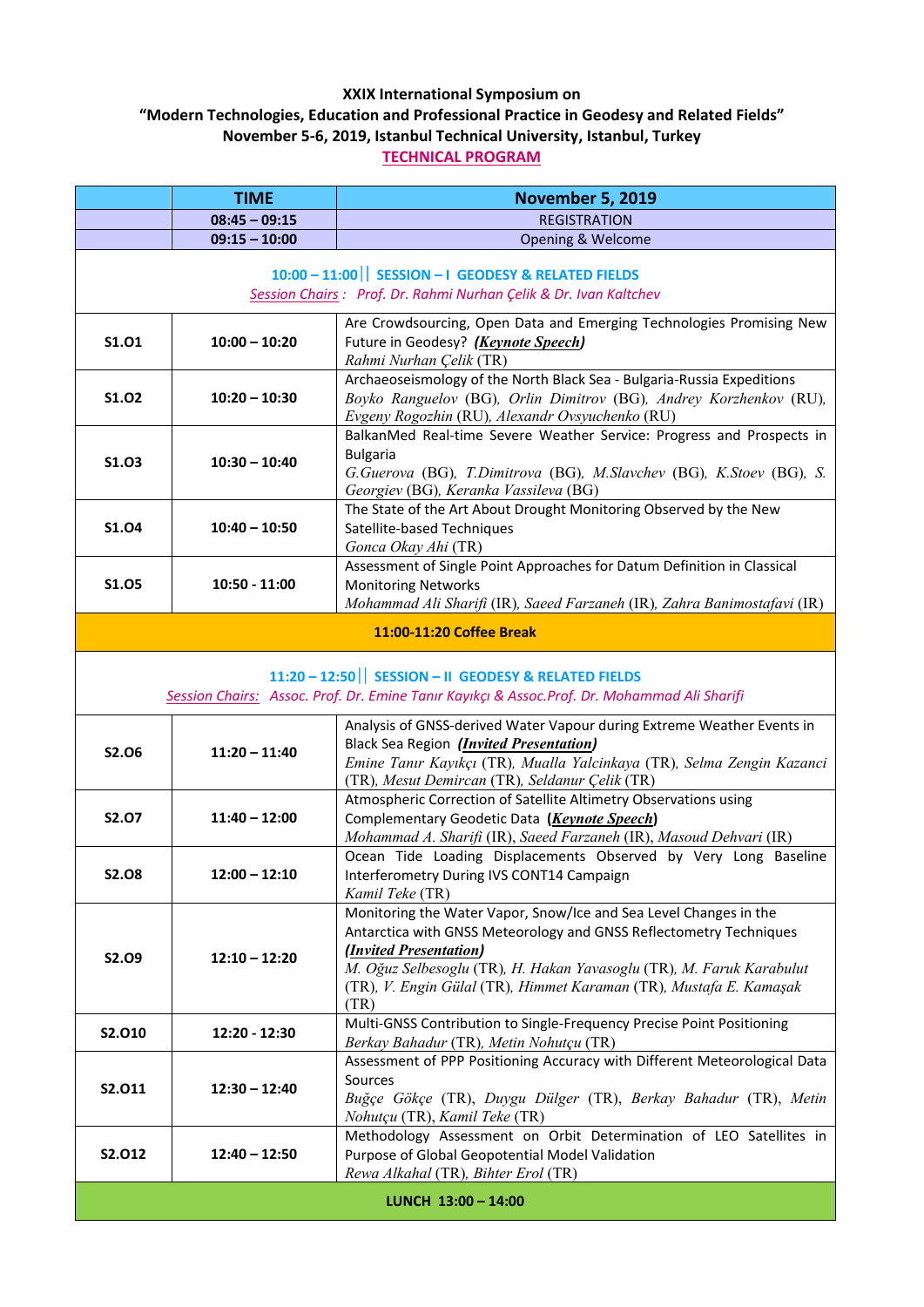| 14:00 - 15:30   SESSION - III GEODESY & SPECIAL TOPICS IN SURVEYING<br>Session Chairs : Prof. Dr. Uğur D. Şanlı & Prof. Dr. Keranka Vassileva |                 |                                                                                                                           |
|-----------------------------------------------------------------------------------------------------------------------------------------------|-----------------|---------------------------------------------------------------------------------------------------------------------------|
|                                                                                                                                               |                 |                                                                                                                           |
|                                                                                                                                               |                 | New Aspects in GNSS Positioning and Velocity Estimation                                                                   |
| S3.013                                                                                                                                        | $14:00 - 14:20$ | (Keynote Speech)                                                                                                          |
|                                                                                                                                               |                 | D. Uğur Şanlı (TR)                                                                                                        |
|                                                                                                                                               |                 | Geodetic Monitoring of Displacements and Deformations for Assestment of                                                   |
| S3.014                                                                                                                                        | $14:20 - 14:40$ | Effect from Suspend of Exploitation of Pernik Mines                                                                       |
|                                                                                                                                               |                 | ( <i>Invited Presentation</i> )                                                                                           |
|                                                                                                                                               |                 | Ivan Kaltchev (BG), Maria Kaltcheva (BG)                                                                                  |
| S3.015                                                                                                                                        | $14:40 - 14:50$ | Evaluating the Repeatability of RTN GNSS (CORS-GNSS)                                                                      |
|                                                                                                                                               |                 | Atınç Pırtı (TR), Ramazan Gürsel Hoşbaş (TR)<br>Natural Hazards, Geophysical Fields and Ecology Problems on the Bulgarian |
|                                                                                                                                               |                 | <b>Black Sea Coast</b>                                                                                                    |
| S3.016                                                                                                                                        | $14:50 - 15:00$ | Boyko Ranguelov (BG), Evgeny Rogozhin (RU), Orlin Dimitrov (BG),                                                          |
|                                                                                                                                               |                 | Andrey Korzenkov (RU), Alexandr Ovsychenko (RU)                                                                           |
|                                                                                                                                               |                 | Usability of the New GNSS-based Positioning Technologies                                                                  |
| S3.017                                                                                                                                        | $15:00 - 15:10$ | Veli İlçi (TR)                                                                                                            |
|                                                                                                                                               |                 | 3D Transformation Parameter Estimation for Automatic Point Cloud                                                          |
| S3.018                                                                                                                                        | $15:10 - 15:20$ | Registration                                                                                                              |
|                                                                                                                                               |                 | Ramazan Alper Kuçak (TR), Serdar Erol (TR)                                                                                |
|                                                                                                                                               |                 | Accuracy Assessment of Satellite Positioning Techniques on Unmanned                                                       |
| S3.019                                                                                                                                        | $15:20 - 15:30$ | Aerial Vehicle (UAV) Photogrammetry                                                                                       |
|                                                                                                                                               |                 | Ersin Turan (TR), Serdar Erol (TR), Ramazan Alper Kuçak (TR), Bihter                                                      |
|                                                                                                                                               |                 | Erol (TR)                                                                                                                 |
|                                                                                                                                               |                 | 15:30-15:50 Coffee Break                                                                                                  |
|                                                                                                                                               |                 |                                                                                                                           |
|                                                                                                                                               |                 |                                                                                                                           |
|                                                                                                                                               |                 | 15:50 - 17:10   SESSION - IV GEODESY & EARTH GRAVITY FIELD                                                                |
|                                                                                                                                               |                 | Session Chairs: Assoc. Prof. Dr. Ramazan Alpay Abbak & Assoc. Prof. Dr. Lyubka Pashova                                    |
|                                                                                                                                               |                 |                                                                                                                           |
| S4.020                                                                                                                                        | $15:50 - 16:10$ | Recent Developments on Gravimetric Geoid Determination<br>( <i>Invited Presentation</i> )                                 |
|                                                                                                                                               |                 | Ramazan Alpay Abbak (TR)                                                                                                  |
|                                                                                                                                               |                 | Refinement and Construction of Louisiana Local Gravity Grid for Precise                                                   |
|                                                                                                                                               |                 | <b>Geoid Determination</b>                                                                                                |
| S4.021                                                                                                                                        | $16:10 - 16:20$ | Ahmed Abdalla (USA), Clifford Mugnier (USA), Bihter Erol (TR), J.                                                         |
|                                                                                                                                               |                 | Anthony Cavell (USA)                                                                                                      |
| S4.022                                                                                                                                        | $16:20 - 16:30$ | Estimation of Sea Level Trend in the Black Sea from Satellite and in-situ Data                                            |
|                                                                                                                                               |                 | Nevin Betul Avsar (TR), Senol Hakan Kutoglu (TR), Shuanggen Jin (CN)                                                      |
|                                                                                                                                               |                 | A Spectral Filtering Approach to Assess the Trend of Recent Mass Decrease                                                 |
| S4.023                                                                                                                                        | $16:30 - 16:40$ | over Lake Urmia Using GRACE's Mascon Solution                                                                             |
|                                                                                                                                               |                 | Alireza Sobouti (IR), Mohammad Ali Sharifi (IR)                                                                           |
| S4.024                                                                                                                                        | $16:40 - 16:50$ | Physical Height Changes Estimated by GRACE Data: A Case Study over<br>Greenland                                           |
|                                                                                                                                               |                 | Emel Zeray Öztürk (TR), Ramazan Alpay Abbak (TR)                                                                          |
|                                                                                                                                               |                 | Impact of Tides Constituents on Determining of Sea Level Trends in the                                                    |
| S4.025                                                                                                                                        | $16:50 - 17:00$ | Southwestern Coast of Turkey                                                                                              |
|                                                                                                                                               |                 | Muharrem Hilmi Erkoç (TR), Uğur Doğan (TR)                                                                                |
|                                                                                                                                               |                 |                                                                                                                           |
| S4.026                                                                                                                                        | $17:00 - 17:10$ | Analyzing the Interpolation Techniques by<br>Computing the Height<br>Transformation Surfaces Using GPS/Leveling Data      |

**17:10‐17:20 Short Coffee Break**

*Onur Karaca* (TR), *Bihter Erol* (TR)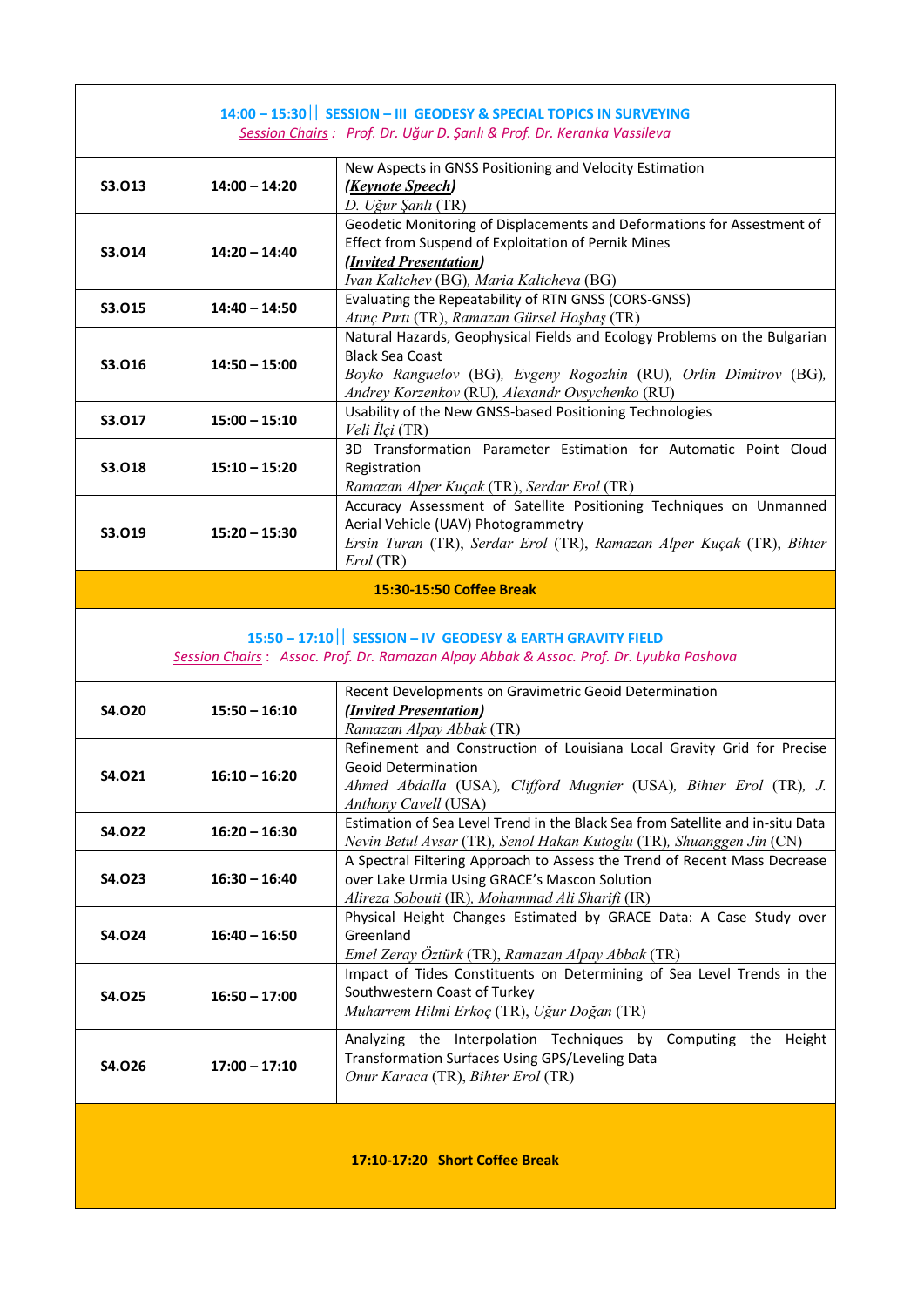| 17:20 - 18:00   SESSION - V SPECIAL SESSION FOR YOUNG RESEARCHERS<br>Session Chairs : Assist. Prof. Dr. Metin Nohutçu & Assist. Prof. Dr. Davis Dinkov |                 |                                                                                                                                                       |
|--------------------------------------------------------------------------------------------------------------------------------------------------------|-----------------|-------------------------------------------------------------------------------------------------------------------------------------------------------|
| S5.027                                                                                                                                                 | $17:20 - 17:30$ | Use of Transferable Development Rights (TDR) Method on the Preservation<br>of Historic Buildings in Turkey<br>Yunus Konbul (TR), Mustafa Yanalak (TR) |
| S5.028                                                                                                                                                 | $17:30 - 17:40$ | Georeferencing in 3D point Clouds with L1 Norm (least absolute value)<br>Method<br>Ülkü Kırıcı Yıldırım (TR), Yasemin Şişman (TR)                     |
| S5.029                                                                                                                                                 | $17:40 - 17:50$ | <b>Smart City Applications</b><br>Hilal Türk (TR), Reha Metin Alkan (TR)                                                                              |
| S5.030                                                                                                                                                 | $17:50 - 18:00$ | A Performance Analysis of Low-Cost Single and Dual frequency GNSS<br>receivers Using N-RTK<br>Nedret Bozkurt (TR), M. Halis Saka (TR)                 |
| 18:00 - 19:00 ICEBREAKING                                                                                                                              |                 |                                                                                                                                                       |

a sa mga bandang sa pag-ang pag-ang pag-ang pag-ang pag-ang pag-ang pag-ang pag-ang pag-ang pag-ang pag-ang pa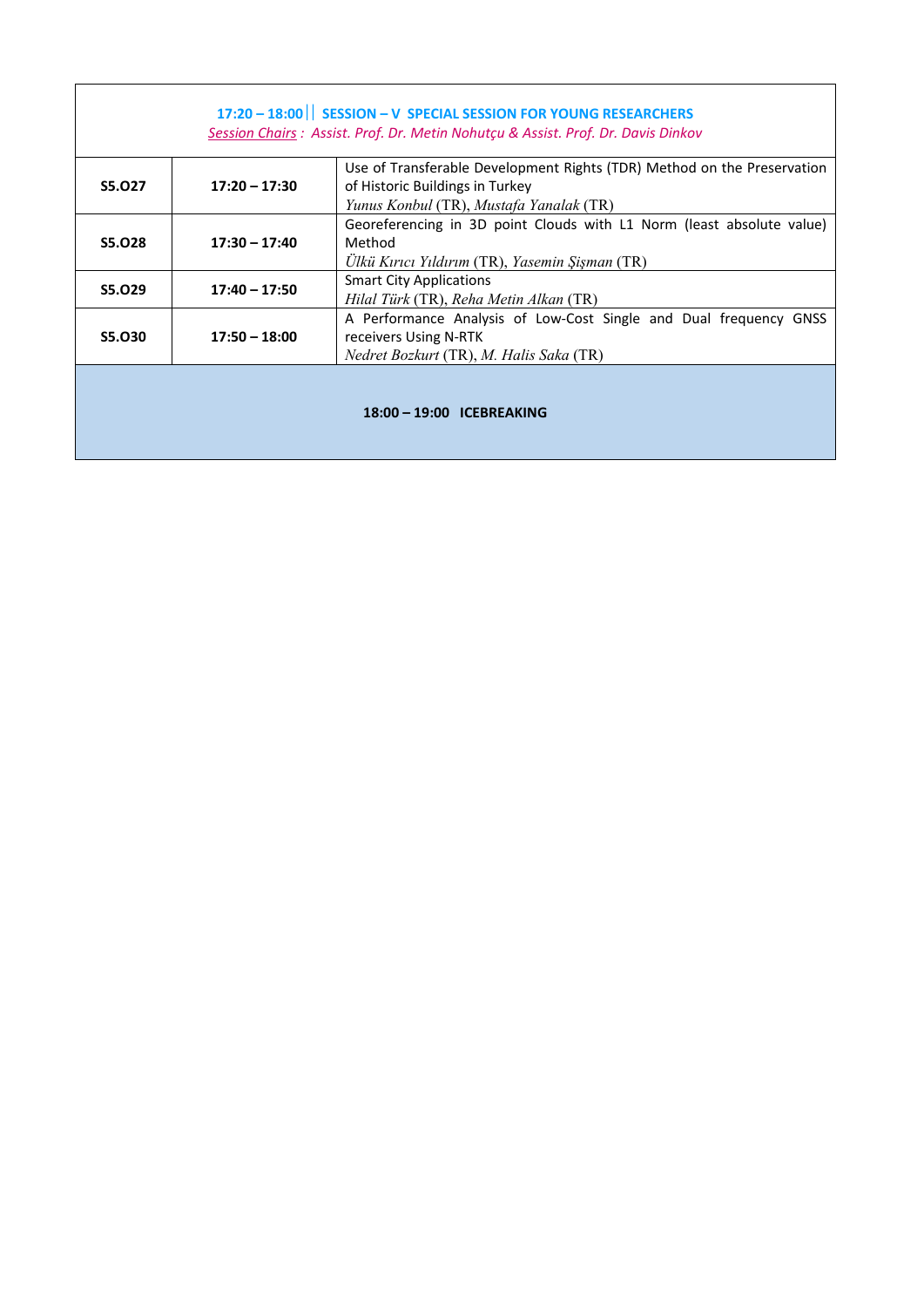|                                                                                      | <b>TIME</b>     | <b>November 6, 2019</b>                                                                                                                                                                                                                                                   |
|--------------------------------------------------------------------------------------|-----------------|---------------------------------------------------------------------------------------------------------------------------------------------------------------------------------------------------------------------------------------------------------------------------|
|                                                                                      |                 | 09:00 - 10:40   SESSION - VI REMOTE SENSING & APPLICATIONS                                                                                                                                                                                                                |
| Session Chairs: Assoc. Prof. Dr. Füsun Balık Şanlı & Assoc. Prof. Dr. Mila Atanasova |                 |                                                                                                                                                                                                                                                                           |
| S6.031                                                                               | $09:00 - 09:20$ | Regularized Greedy Forests for Polarimetric Sar Image Classification<br>( <i>Invited Presentation</i> )<br>Mustafa Üstüner (TR), Füsun Balık Şanlı (TR)                                                                                                                   |
| S6.032                                                                               | $09:20 - 09:40$ | Making Sense of a PsInSAR Sentinel-1A/B map of a Long-term Explored Oil<br>and Gas Deposits: Case Study of Seria, Brunei Darussalam Field<br>( <i>Invited Presentation</i> )<br>Kazimierz Becek (PL), Saygın Abdikan (TR), Çağlar Bayık (TR), Gabriel<br><i>Yong</i> (BN) |
| S6.033                                                                               | $09:40 - 09:50$ | Detection of Ground Motions in Coastal Area<br>Hristo Nikolov (BG), Mila Atanasova (BG)                                                                                                                                                                                   |
| S6.034                                                                               | $09:50 - 10:00$ | Geospatial Technologies Applied for Morphometric Analysis of Debris Flows<br>Basins in the Eastern Rhodopes, Bulgaria<br>Asparuh Kamburov (BG), Valentina Nikolova (BG), Radostina Rizova (BG)                                                                            |
| S6.035                                                                               | $10:00 - 10:10$ | Burned Large Forest Area Mapping Based on Google Earth Engine<br>Adalet Dervisoglu (TR), Nur Yagmur (TR), Aylin Tuzcu (TR), Nebiye<br>Musaoglu (TR)                                                                                                                       |
| S6.036                                                                               | $10:10 - 10:20$ | On the Use of Genetic Algorithm in Component Substitution-based<br>Pansharpening<br>Volkan Yılmaz (TR)                                                                                                                                                                    |
| S6.037                                                                               | 10:20 - 10:30   | Performances of Landsat 8 and Sentinel-2 Data in Mapping Open Mining<br>Areas; İstanbul Case Study<br>Hazal Ciğerci (TR), Filiz Bektaş Balıkçı (TR)                                                                                                                       |
| S6.038                                                                               | 10:30 - 10:40   | Improving the Classification Accuracy of Hyperspectral Images: an Analysis<br>of Feature Selection Approaches<br>Akhtar Jamil (TR), Bülent Bayram (TR)                                                                                                                    |
|                                                                                      |                 | 10:40-11:00 Coffee Break                                                                                                                                                                                                                                                  |
|                                                                                      |                 | 11:00 - 12:10   SESSION - VII PHOTOGRAMMETRY & NEW TECHNOLOGIES<br>Session Chairs: Prof. Dr. Dursun Zafer Şeker & Prof. Dr. Kazimierz Becek                                                                                                                               |
| S7.039                                                                               | $11:00 - 11:10$ | A Low-cost UAV-PPK Method - Accuracy and Application<br>Davis Dinkov (BG)                                                                                                                                                                                                 |
| S7.040                                                                               | $11:10 - 11:20$ | Assessment of Satellite Derived Bathymetry Data Usage in the Hydrographic<br><b>Survey Planning Phase</b><br>Koray Açar (TR), Dursun Zafer Şeker (TR)                                                                                                                     |
| S7.041                                                                               | $11:20 - 11:30$ | Visualization of Geospatial Point Clouds Through Virtual Reality System<br>Deyan Sosserov (BG), Tanya Slavova (BG)                                                                                                                                                        |
| S7.042                                                                               | $11:30 - 11:40$ | Direct Geo-referencing of UAV Images for Orthophoto Generation based on<br><b>RTK GNSS Positioning</b><br>Burak Akpınar (TR), M. Oğuz Selbesoğlu (TR), Nedim Onur Aykut (TR),<br>Onur Can Bayrak (TR), Bülent Bayram (TR)                                                 |
| S7.043                                                                               | $11:40 - 11:50$ | Documentation of Archeological Sites with UAVs: A Case Study of Nikopolis<br>ad Nestum in SW Bulgaria<br>Grigor Nikolov (BG), Lyubka Pashova (BG)                                                                                                                         |
| S7.044                                                                               | $11:50 - 12:00$ | Comparison of Different Deep Learning based Face Recognition Systems<br>M. Taha Aydın (TR), Metehan Doğan (TR), O. Can Bayrak (TR), Bülent<br>Bayram (TR)                                                                                                                 |
| S7.045                                                                               | $12:00 - 12:10$ | Research Activities in ITU Research and Application Center for Satellite<br>Communications and Remote Sensing (CSCRS) ( <i>Invited Presentation</i> )<br>Elif Sertel (TR)                                                                                                 |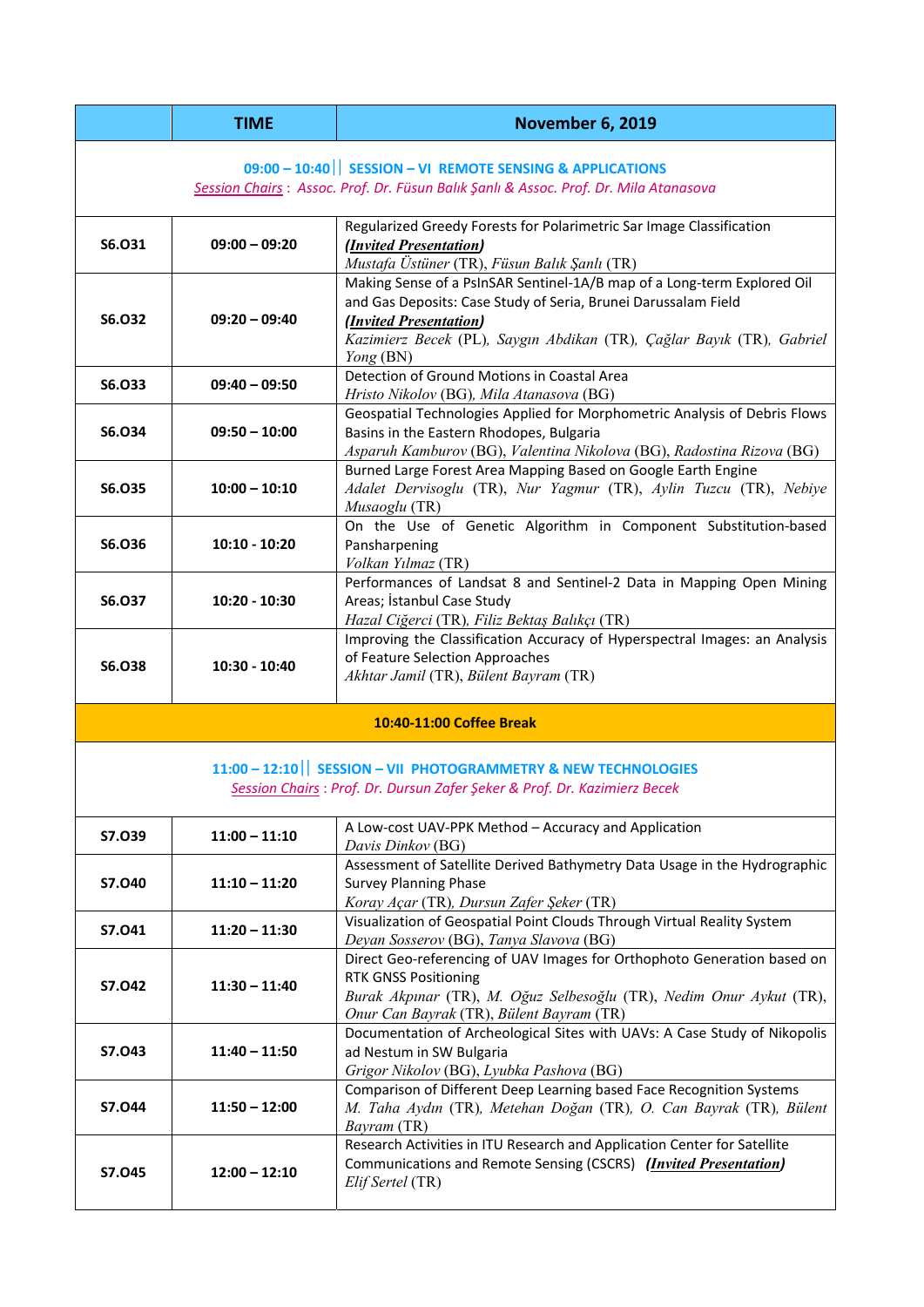| <b>TECHNICAL TOUR   12:10 - 13:00</b>                                                                                                                 |                                                                                                                                                                |                                                                                                                                                                                                                     |  |
|-------------------------------------------------------------------------------------------------------------------------------------------------------|----------------------------------------------------------------------------------------------------------------------------------------------------------------|---------------------------------------------------------------------------------------------------------------------------------------------------------------------------------------------------------------------|--|
| ITU Research and Application Center for Satellite Communications and Remote Sensing (CSCRS)                                                           |                                                                                                                                                                |                                                                                                                                                                                                                     |  |
|                                                                                                                                                       |                                                                                                                                                                |                                                                                                                                                                                                                     |  |
|                                                                                                                                                       |                                                                                                                                                                |                                                                                                                                                                                                                     |  |
|                                                                                                                                                       |                                                                                                                                                                | LUNCH $13:00 - 14:00$                                                                                                                                                                                               |  |
|                                                                                                                                                       |                                                                                                                                                                | 14:00 - 15:10   SESSION - VIII GEODETIC EDUCATION & QUALITY ASSESSMENT                                                                                                                                              |  |
|                                                                                                                                                       |                                                                                                                                                                | Session Chairs: Prof. Dr. Hande Demirel & Prof. Dr. Boyko Ranguelov                                                                                                                                                 |  |
| S8.046                                                                                                                                                | $14:00 - 14:20$                                                                                                                                                | 50 year in Geomatics Engineering Education at ITU (Keynote Speech)<br>Mustafa Yanalak (TR)                                                                                                                          |  |
| S8.047                                                                                                                                                | $14:20 - 14:40$                                                                                                                                                | Accreditation in Geomatics Engineering: Lessons Learned<br>( <i>Invited Presentation</i> )<br>Hande Demirel (TR)                                                                                                    |  |
| S8.048                                                                                                                                                | $14:40 - 14:50$                                                                                                                                                | Project CABARET - WP7 Educational Development and Deliverables<br>Boyko Ranguelov (BG), Fathimath Shadiya (MV), Fathimath Nistharan<br>(MV), Mariyam Humra (MV), Mariyam Eeman (MV), Mohamed Haikal<br>Ibrahim (MV) |  |
| S8.049                                                                                                                                                | $14:50 - 15:00$                                                                                                                                                | Review and Analysis of Best Practices for Creating Geoportals<br>Kostadin Nikolov (BG)                                                                                                                              |  |
| <b>S8.050</b>                                                                                                                                         | $15:00 - 15:10$                                                                                                                                                | VR Technologies in Geospatial Education<br>Tanya Slavova (BG), Deyan Sosserov (BG)                                                                                                                                  |  |
|                                                                                                                                                       |                                                                                                                                                                | 15:10-15:30 Coffee Break                                                                                                                                                                                            |  |
|                                                                                                                                                       | 15:30 - 16:10   SESSION - IX LAND USE & LAND INFORMATION SYSTEMS<br>Session Chairs: Prof. Dr. Reha Metin Alkan & Assoc. Prof. Dr. Christina Mikrenska-Cherneva |                                                                                                                                                                                                                     |  |
| S9.051                                                                                                                                                | $15:30 - 15:40$                                                                                                                                                | Energy performance certificate for buildings: an opportunity to establish<br>building energy information system integrated with cadastral system in                                                                 |  |
|                                                                                                                                                       |                                                                                                                                                                | Turkey<br>Mehmet İşiler (TR), Büşra Kartal (TR), Mustafa Yanalak (TR)                                                                                                                                               |  |
| <b>S9.052</b>                                                                                                                                         | $15:40 - 15:50$                                                                                                                                                | <b>GIS Application for Water Company Needs</b><br>Christina Mickrenska-Cherneva (BG), Radoslav Mladenov (BG)                                                                                                        |  |
| <b>S9.053</b>                                                                                                                                         | $15:50 - 16:00$                                                                                                                                                | Land Use / Land Cover Change with Corine Data: Case of Turkey<br>Selin Tekin (TR), Arzu Erener (TR)                                                                                                                 |  |
|                                                                                                                                                       |                                                                                                                                                                | 16:00-16:20 Coffee Break                                                                                                                                                                                            |  |
| 16:20 - 17:00   SESSION - X SPECIAL SESSION FOR YOUNG RESEARCHERS<br>Session Chairs: Assoc. Prof. Dr. Bihter Erol & Assoc. Prof. Dr. Asparuh Kamburov |                                                                                                                                                                |                                                                                                                                                                                                                     |  |
| S10.054                                                                                                                                               | $16:20 - 16:30$                                                                                                                                                | Analysis of GNSS satellite visibility according to the max(GDOP) criteria for<br>the region of Turkey<br>Sinan Birinci (TR), Furkan Soğukkuyu (TR), M. Halis Saka (TR)                                              |  |
| S10.055                                                                                                                                               | $16:30 - 16:40$                                                                                                                                                | Analyses on High Resolution Global Digital Terrain Model Qualities and Their<br>use in Gravity Reductions<br>Aslınur Bahçekapılı (TR), Bihter Erol (TR)                                                             |  |
| S10.056                                                                                                                                               | $16:40 - 16:50$                                                                                                                                                | Assesments On Temporal Variations of Earth Gravity Field with GRACE<br><b>Observations Using Different Computation Services</b><br>Bilal Mutlu (TR), Muhammed Raşit Çevikalp (TR), Bihter Erol (TR)                 |  |
| S10.057                                                                                                                                               | $16:50 - 17:00$                                                                                                                                                | Precise Orbit Determination (POD) of LEO Satellite Missions<br><i>İlker Üstüner</i> (TR), Serdar Erol (TR)                                                                                                          |  |